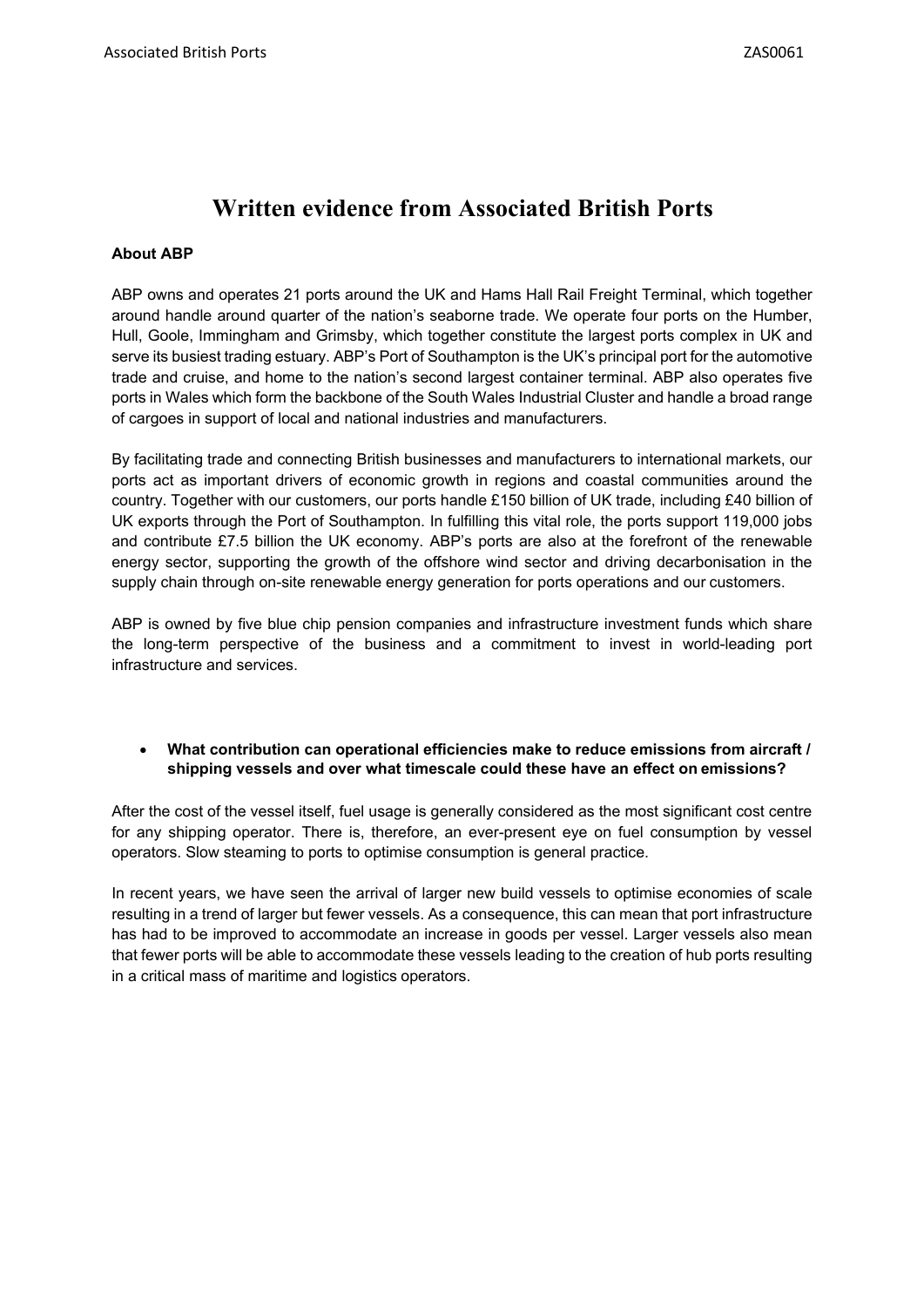**How close are zero carbon fuels to commercialisation for aviation / shipping? How effective will the Jet Zero Council be in catalysing zero emissions technologies? What role should transitional fuels such as alternative hydrocarbon fuels play?**

The future is unclear at present. Whilst there is a common consensus in the ports and maritime sector to reduce emissions and use fuels more efficiently, the application and adoption of alternative fuels for shipping remains uncertain. Hydrogen and Ammonia are commonly discussed alternatives for commercial shipping but at present there appears to be no commercial application for larger sized vessels.

Sensible exemptions, taxation exemptions, timelines, government support are all possible policy levers to support and accelerate the adoption of new low and zero carbon alternatives to existingfuels.

#### **What new technologies are there to reduce emissions from aircraft / shipping vessels and how close to commercialisation are they?**

Shore power connectivity could play an important role in supporting vessels to reduce emissions while in port. ABP recently opened the new Horizon Cruise Terminal in the Port of Southampton, following a £55 million investment from ABP, cruise partners and support from Solent LEP and the Government's Getting Building Fund. It represents the next generation in sustainable cruise operations and a first for the UK, with Horizon's shore power facility expected to be commissioned early next year, enabling compatible cruise ships to 'plug in' to green energy while berthed alongside.

The terminal is fitted with more than 2,000 roof-mounted solar panels, which means that on a day-today basis it will generate more power than it uses. The terminal demonstrates the power of partnership and how collaboration between local businesses and public sector partners can help unlock significant investment and deliver sustainable infrastructure fit for the future.

The roll out of shore power facilities across the UK presents significant challenges in terms of infrastructure delivery, vessel compatibility, supply and grid capacity. ABP supports the proposals put forward by the UK Major Ports Group, the British Ports Association and the UK Chamber of Shipping that a successful approach to reducing emissions (at berth) would require a combination of public funding support with a technology neutral, goal-based approach to delivering infrastructure where required.

ABP is also a key partner in a project to develop c. 20MW green hydrogen production for use at the Port of Immingham, either as a direct replacement to diesel and heavy fuel oil, or for the production of clean shipping fuels. Their aim is to tackle the challenge of decarbonising maritime, for which electrification is not a viable solution. Immingham could be the first step in the uptake of hydrogen as an alternative to fossil fuels across the whole maritime sector.

This has been facilitated by the Clean Maritime Demonstration Competition, funded by the Department for Transport and delivered in partnership with Innovate UK. This illustrates the essential role government funding can play in unlocking private sector investment in new green technologies and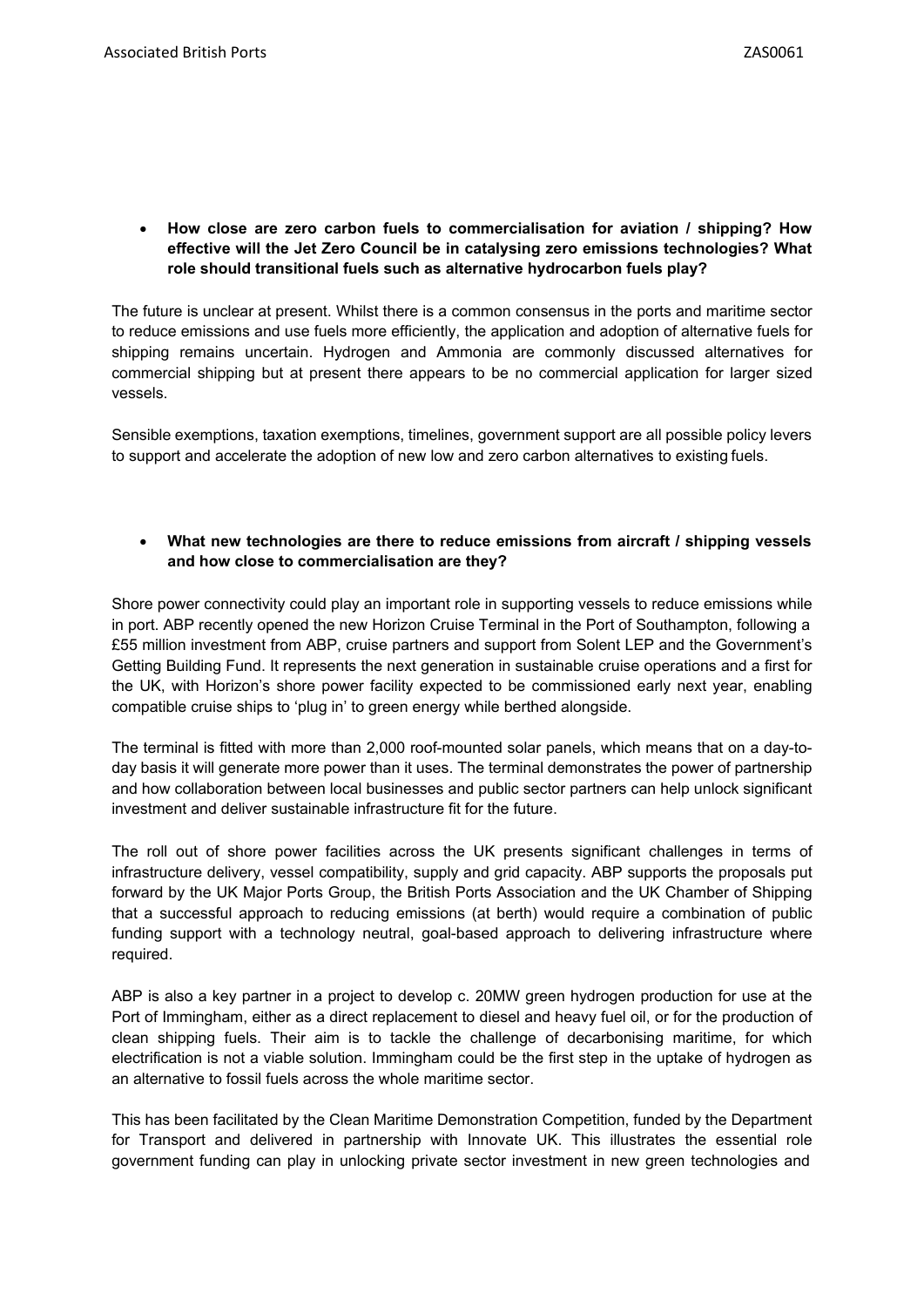highlights the need for further such programmes if we are to achieve the scale of investment and change required.

Maritime UK, the body representing the UK maritime sector, is calling for a £1 billion investment programme from Government in the upcoming spending review to help accelerate decarbonisation in maritime and unlock further investment that will help drive growth in coastal communities around the UK.

# **How should the Government's net zero aviation strategy support UK industry in the development and uptake of technologies, fuels and infrastructure to deliver net zero shipping and aviation?**

Progress is likely to be shaped by fiscal or policy measures but it is important to recognise that shipping is a global enterprise, with most commercial shipping lines headquartered outside the UK. A partnership approach with the International Maritime Organisation (IMO) and the European Union (EU) may be the most appropriate mechanism to deliver change for the uptake of technologies and fuels in shipping. Ports will subsequently need to adapt to accommodate any changes e.g. the supply, storage and handling of alternative fuels.

Liquefied Natural Gas (LNG) fuel, for example, which reduces carbon emissions by 20%; NOx by 85- 90% and removes particulates and sulphur, is still in its infancy but appears to be the current roadmap for larger shipping lines as a viable alternative to Marine Gas Oil (MGO). It is also not readily available in UK ports: LNG supply for vessels in Southampton typically come from Zeebrugge or Rotterdam.

Uptake of alternative fuels for smaller domestic vessels is likely to arrive in the marketplace first, although there is currently no clear roadmap for adoption. Investment in vessel replacement is significant with assets generally having long lifespans (20+ years). Ports and supply chain logistics are likely to have to adapt in order to accommodate alternative fuels.

Onshore power provision for vessels alongside removes emissions and noise. It is, however, a technology that is challenging to deliver. There are currently limited numbers of vessels that canutilise this technology and the costs of implementation are extremely high. Indeed, we are unaware of any shore power projects in the world that have been delivered without public funding.

Several EU Member States have also removed taxes on electricity and it is noteworthy that the UK has for many years had one of the highest electricity charges in Europe. Even with public funding, the availability of power to supply vessels will be limited by the national grid power availability. Upgrades to grid capacity will increase the costs of implementation even further.

It should also be noted that it may be prudent to look at a sector specific approach when it comes to shipping. Vessel type and size will dictate the future of alternative fuel adoption or emissions reduction.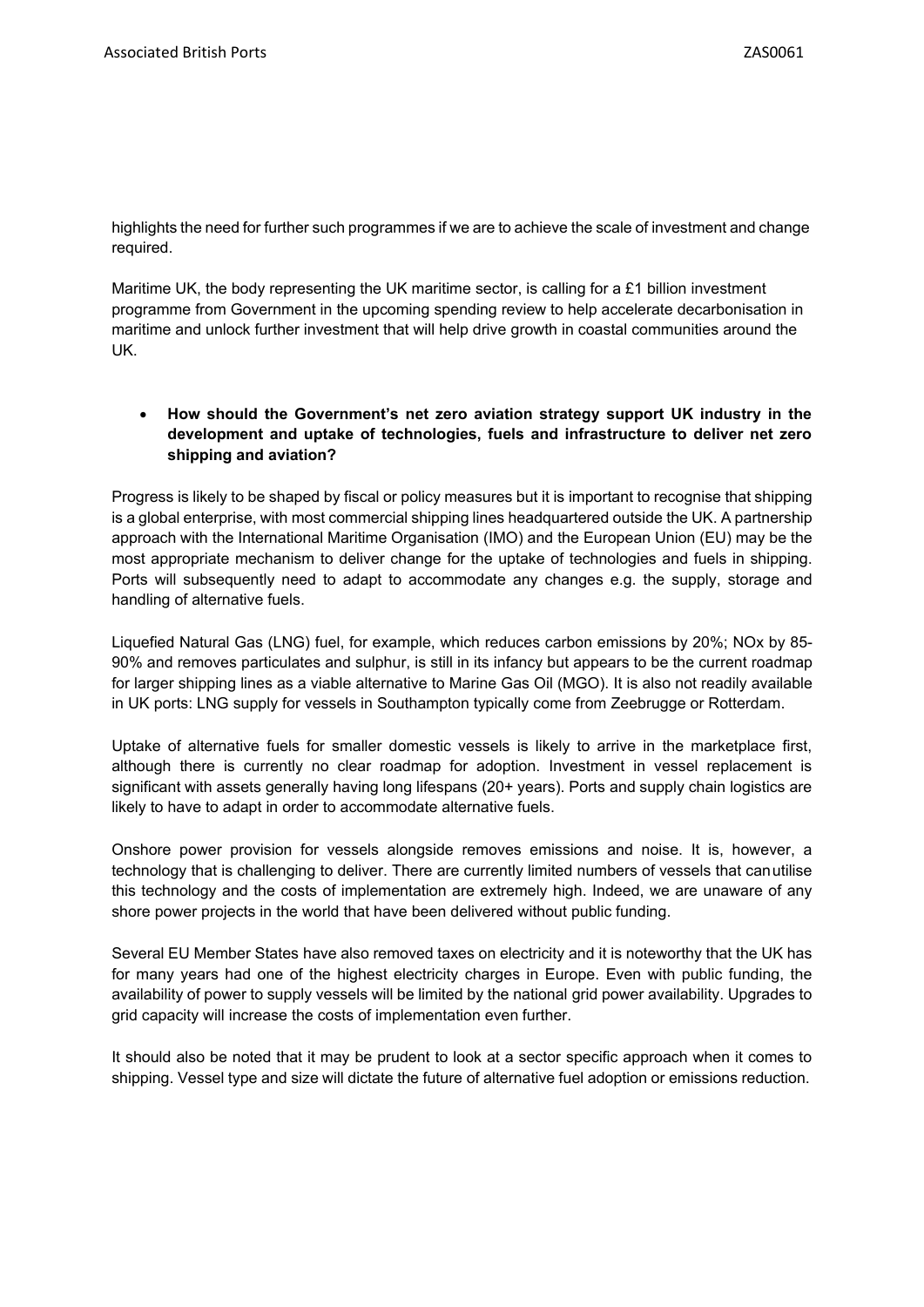**What is the most equitable way to reduce aircraft passenger numbers (e.g. reforming air passenger duty and taxes, frequent flyer levies, bans on domestic flights where trains are available, restrictions on airport capacity)? Are there any policy mechanisms that could reduce our reliance on shipping?**

As a trading island nation, 95% of goods by volume arrive or depart via the nation's ports. UK manufacturers rely on our ports to distribute goods all over the world. The Port of Southampton is the UK's leading export port, handling £40 billion of exports for UK manufacturers every year. We also rely on imported goods that are not made in this country. We need our ports to maintain their capability and resilience to respond to global market demands as well as technology changes. We aim to support UK plc and provide required capacity in a way that transitions to low and zero carbon handlingoptions.

If additional levies are placed on marine fuels, it may be that non-domestic vessels fuel outside theUK which may reduce the number of viable fuel suppliers at the nation's ports. Reduction of the number of actors within the sector may consequently increase costs which will ultimately be passed on to the end consumer.

What is required is an equitable approach so that the UK maritime sector is not disadvantaged and can continue to play a leading role in the global maritime sector. The introduction of unilateral fiscal measures could have the net effect of incentivising use of alternative ports – e.g. competing mainland European ports – which would be commercially advantageous to those ports but would not reduce the overall environmental impact. Ultimately, the costs of transition will be passed on to industry and the end users (consumers) if not appropriately balanced with incentives to preferable alternatives.

# **What further action is needed by the International Civil Aviation Organization and International Maritime Organization to drive emissions reductions? What can the UK Government do to drive international action on emissions?**

The IMO has in place a strategy to reduce emissions from shipping. Annex 19 resolution MEPC.323(74) (adopted on 17 May 2019) invites Member States to encourage voluntary cooperation between the port and shipping sectors to contribute to reducing GHG emissions from vessels. However, the IMO "invites" and "requests" Member States to implement such changes rather than obligates. This approach is likely to contribute to a delay in the uptake of alternative fuels.

See above comment for cooperation with the EU and other partnerships.

*September 2021*